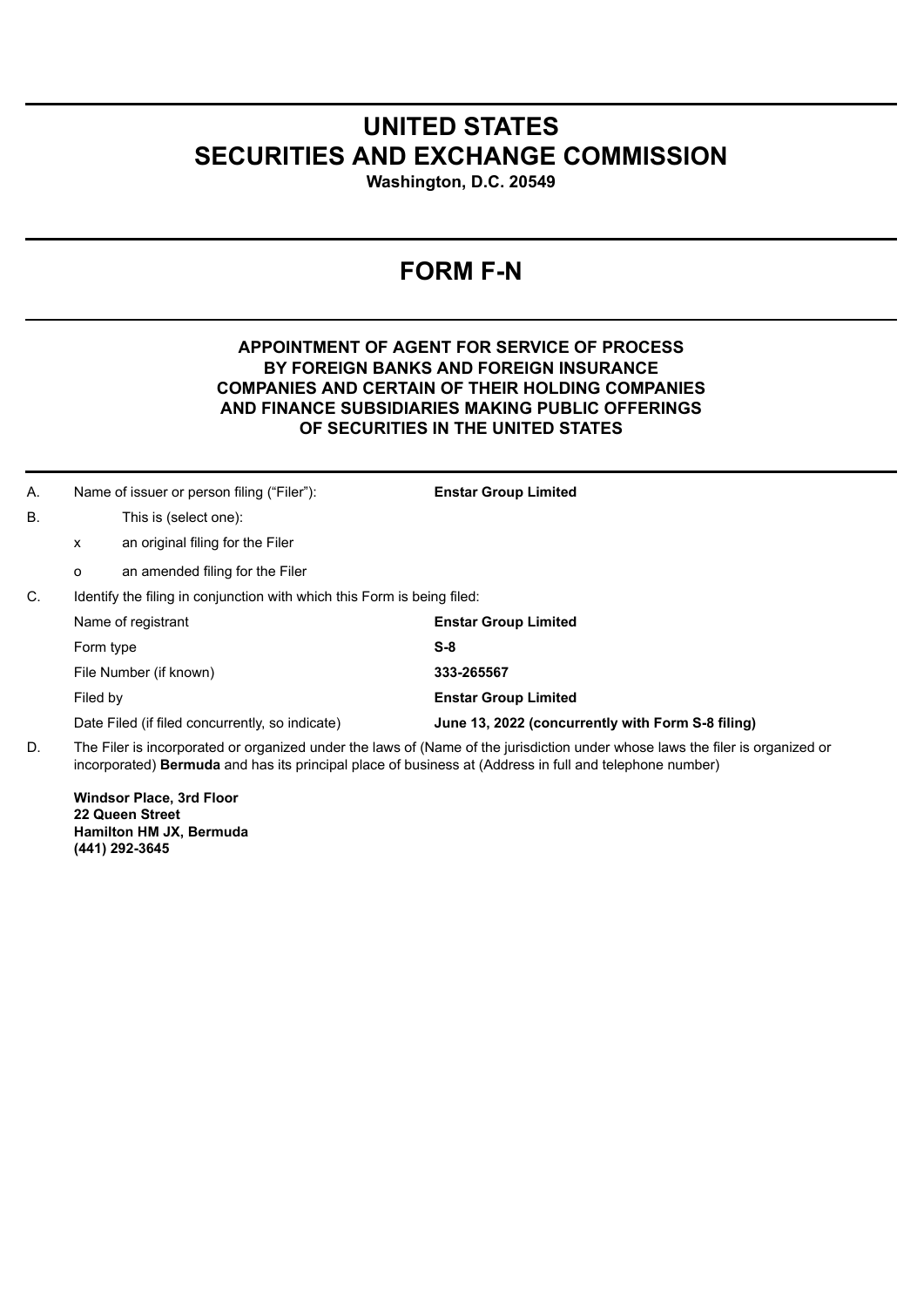E. The Filer designates and appoints (Name of United States person serving as agent) **Enstar (US) Inc.** ("Agent") located at (Address in full in the United States and telephone number)

## **411 Fifth Avenue, Floor 5 New York, NY 10016 (212) 790-9700**

as the agent of the Filer upon whom may be served any process, pleadings, subpoenas, or other papers in:

(a) any investigation or administrative proceeding conducted by the Commission, and

(b) any civil suit or action brought against the Filer or to which the Filer has been joined as defendant or respondent, in any appropriate court in any place subject to the jurisdiction of any state or of the United States or any of its territories or possessions or of the District of Columbia, arising out of or based on any offering made or purported to be made in connection with the securities registered by the Filer on Form **Form S-8** filed on **June 13, 2022** or any purchases or sales of any security in connection therewith. The Filer stipulates and agrees that any such civil suit or action or administrative proceeding may be commenced by the service of process upon, and that service of an administrative subpoena shall be effected by service upon, such agent for service of process, and that the service as aforesaid shall be taken and held in all courts and administrative tribunals to be valid and binding as if personal service thereof had been made.

- F. Each person filing this Form stipulates and agrees to appoint a successor agent for service of process and file an amended Form F-N if the Filer discharges the Agent or the Agent is unwilling or unable to accept service on behalf of the Filer at any time until six years have elapsed from the date of the Filer's last registration statement or report, or amendment to any such registration statement or report, filed with the Commission under the Securities Act of 1933 or Securities Exchange Act of 1934. Filer further undertakes to advise the Commission promptly of any change to the Agent's name or address during the applicable period by amendment of this Form referencing the file number of the relevant registration form in conjunction with which the amendment is being filed.
- G. Each person filing this form undertakes to make available, in person or by telephone, representatives to respond to inquiries made by the Commission staff, and to furnish promptly, when requested to do so by the Commission staff, information relating to the securities registered pursuant to the form referenced in paragraph E or transactions in said securities.